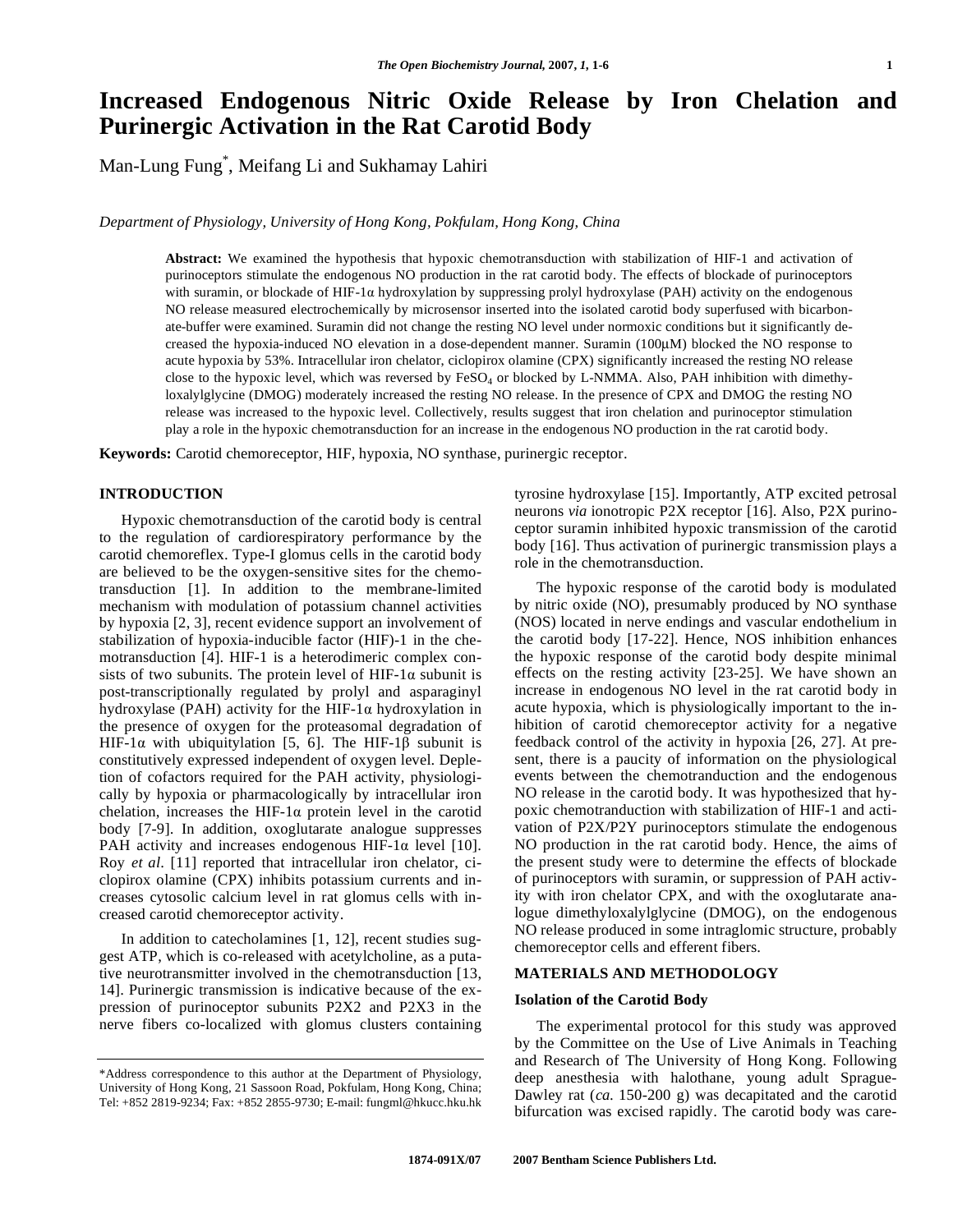fully dissected free from the bifurcation in chilled rat Ringer's solution oxygenated with 95%  $O_2$  and 5%  $CO_2$ . The carotid body was then incubated in a tissue bath with collagenase (0.06%) and protease (0.02%) in oxygenated Ringer's for 30 min at 35±1 °C. The carotid body was then held in the recording chamber at  $35\pm1$  °C, and superfused with oxygenated Ringer's solution in a flow rate of 2 ml/min.

## **Nitric Oxide Electrode**

 The fabrication and calibration of the NO electrode has been described in previous reports [26-28]. Briefly, a laboratory-made Pt wire insulated in a poly-ethylene tube was dipped in Nafion. The Nafion-coated electrode was further modified with palladium and iridium oxide particles for improving the sensitivity of the NO electrode. Then, a thin film of poly-*o*-aminophenol (POAP) was deposited in the outer layer to ameliorate the selectivity of the NO electrode and to avoid fouling by proteins. NO standards were prepared by serial dilution of a saturated NO solution. The saturated NO solution was prepared by bubbling phosphate buffered saline (pH 7.0) with pure  $N_2$  for 30 min to remove  $O_2$ , following by NO gas (Matheson) for 30 min. Standards were made fresh for each experiment and kept in a glass flask with a rubber septum. Electrochemical experiments were performed on a CHI 660A Electrochemical Analyzer (CH Instruments, USA) at room temperature in a three compartment cell with a Ag/AgCl reference electrode, a Pt wire auxiliary electrode and a chemically modified electrode as working electrode. The NO electrode was calibrated with successive injections of various concentrations of NO from 20-1000 nM to the Ringer's solution in the recording chamber. The current was measured at a voltage of 0.85 V. The current response to various NO concentrations in nanomolar range was very close to linear with the coefficient of the linear equation ( $y =$  $a + bx$ ) not less than 0.95. The detection limit of our NO electrode was about 10 nM with signal to noise ratio of 3. The current responses to NO were comparable in Ringer's solution gassed with 95%  $O_2$  / 5%  $CO_2$  or 95%  $N_2$  / 5%  $CO_2$ in the presence or absence of dopamine (30 nM). The NO electrode responded to dopamine in micromolar (1 μM) but not in nanomolar concentration ranges (30 nM) and the current response was more selective for NO than dopamine with a ratio of about 1:100. The current response of the NO electrode was examined before and after the experiment.

## **Experimental Paradigm**

 The electrode and carotid body were equilibrated in the perfusate for 15-30 min. The tip of the NO electrode was gently inserted into the carotid body under visual guidance with a dissecting microscope. Following current recording in the resting condition for 10-15 min, acute hypoxia was induced for 5 min following by recovery for 20-30 min. Acute hypoxia was induced by switching the perfusate to Ringer's solution gassed with 95%  $N_2$  and 5%  $CO_2$ . To assess the involvement of HIF-1 and purinergic transmission, the effects of blockade of P2X/P2Y purinoceptors with suramin, or suppression of PAH activity with CPX, DMOG on the endogenous NO release in the superfused rat carotid body were examined. The effect of CPX can be reversed by  $FeSO<sub>4</sub>$ [11] and the endogenous NO production was blocked by non-selective NO synthase inhibitor N<sup>G</sup>-Monomethyl-L- arginine acetate (L-NMMA). For the drug treatment, L-NMMA (100 μM) or suramin (10-100 μM) or CPX (5 μM) or DMOG (1 mM) or  $FeSO<sub>4</sub>$  (200 µM) or catalase (1000 unit/ml) or superoxide dismutase (600 unit/ml) was added freshly to the Ringer's solution for the perfusion.

#### **Materials and Pharmacological Agents**

 The rat Ringer's solution contained (mM): NaC1 125, KC1 3.1, NaHCO<sub>3</sub> 26, NaH<sub>2</sub>PO<sub>4</sub> 1.25, MgSO<sub>4</sub> 1.3, CaCl<sub>2</sub> 2.4, D-Dextrose 10, pH at 7.35. K<sub>2</sub>IrCl<sub>6</sub>, K<sub>2</sub>PdCl<sub>6</sub>, o-Aminophenol and Nafion perfluorinated ion-exchange resin in alcohol were obtained from Aldrich. Chemicals were obtained from Sigma.

#### **Data Analysis**

 For the measure of NO release, the resting and peak values of the current were subtracted and calibrated in NO concentration (nanomoles) according to the current response curve of the NO electrode. Values were normalized as a percentage of control if necessary and presented as mean+/-SE. Means were compared with Student *t*-test or the nonparametric Wilcoxon signed-rank test. ANOVA with a posthoc test (Dunnett's *t*-test) was used for multiple comparisons of values in studies among groups. Differences were considered significant at *P*<0.05.

## **RESULTS**

 The resting NO level decreased gradually with the perfusion of a non-selective NOS inhibitor L-NMMA (100μM) for 10 min under normoxic conditions (Fig. **1**). On average, the endogenous NO release was reduced by 76.7+/-2.1nM  $(n=6)$  in the carotid body. However, perfusion of suramin (10-100μM) did not significantly reduce the resting NO release under normoxic conditions (Fig. **1**).

 The NO level rapidly elevated to a plateau level within minutes in acute hypoxia (Fig. **2**). On average, the NO release was elevated by 174+/-2.3nM in the carotid body in hypoxia (*n*=10). Suramin (10-100μM) significantly decreased the hypoxia-induced NO elevation in a dosedependent manner (Fig. **2**). On average, suramin at 100μM reduced the NO release to 82+/-3.4nM (*n*=6) and blocked the hypoxic response by about 53% (*n*=6).

The perfusion of  $CPX$  (5 $\mu$ M) alone at resting significantly increased the NO level by  $154.3+/-9.8$ nM ( $n=6$ ), which was slightly lower than the level induced by hypoxia (Fig. **3**). In addition, the CPX-induced NO elevation was significantly reversed by  $FeSO<sub>4</sub>$  and was attenuated by L-NMMA (Fig. 3). The effect of FeSO<sub>4</sub> on the NO elevation was not altered by concomitant application of superoxide dismutase  $(n=5)$  or catalase  $(n=3)$  and the NO levels were fully recovered to the resting levels (Fig. **3**).

 During the perfusion of DMOG (1mM), the resting NO release was increased by 33.7+/-4.7nM (*n*=6), although the elevated NO level was significantly less than that induced by hypoxia (Fig. **4**). DMOG increased the hypoxia-induced NO elevation and CPX significantly increased the NO release induced by DMOG (Fig. **4**).

#### **DISCUSSION**

 This is the first study reporting an increase in endogenous NO production mediated by iron chelation and purinergic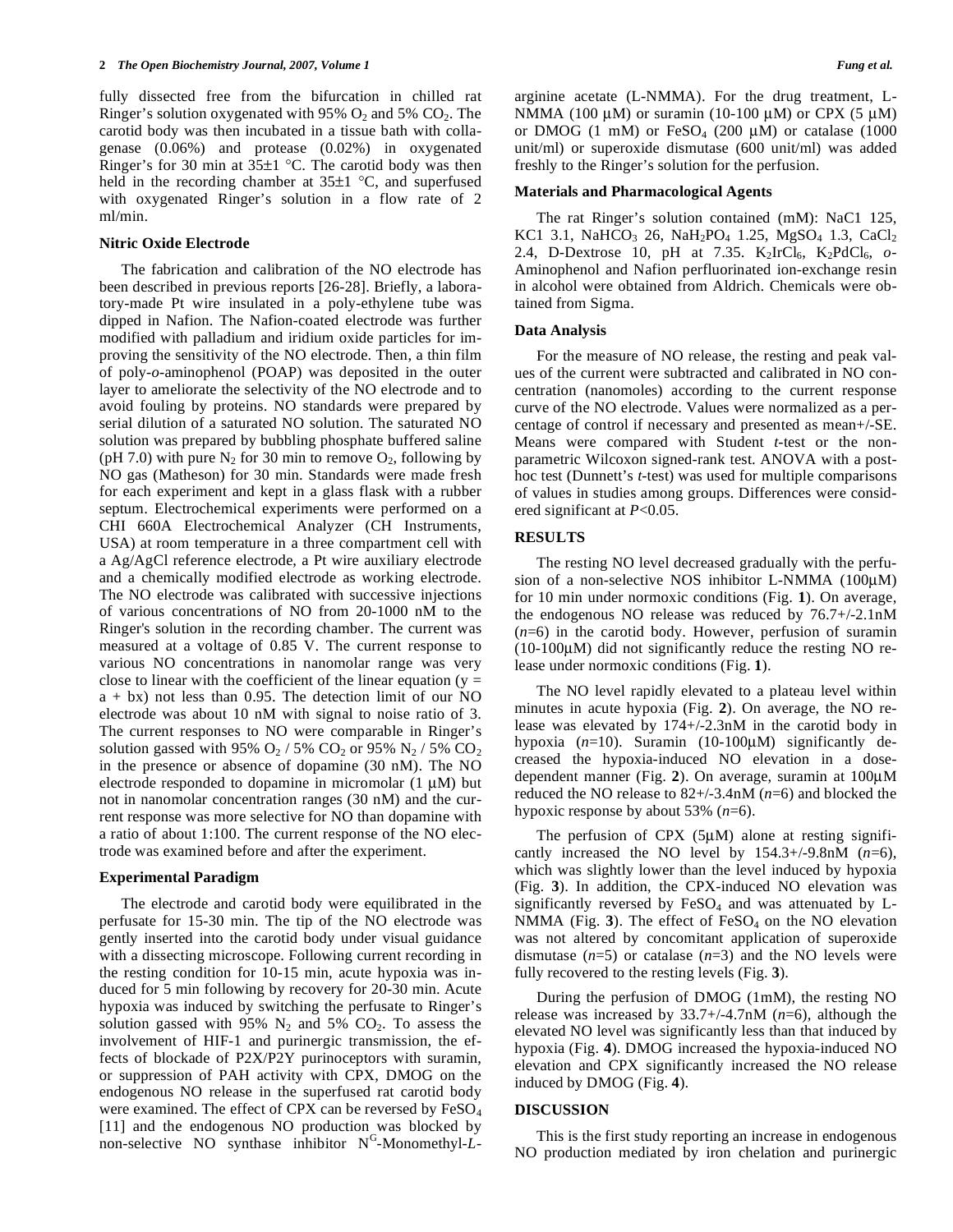

**Fig. (1).** Under normoxic conditions, perfusion of suramin did not significantly reduce the endogenous NO release measured electrochemically by microsensor inserted into the rat carotid body superfused with Ringer's solution. Left panel shows the current tracings with suramin (10, 25, 50 and 100μM) or L-NMMA for 10 min. Vertical bar is the calibrated NO concentration. Right panel shows the summary of the data. The resting NO level was significantly reduced by L-NMMA but not by suramin (n=6-10 carotid bodies in each group). The dashed line depicts the virtual baseline for the measurement in a tracing.



**Fig. (2).** Perfusion of suramin significantly decreased the hypoxia-induced NO elevation. Left panel shows the current tracings in acute hypoxia (N2, *bar* 5 min) with or without the presence of suramin. Vertical bar is the calibrated NO concentration. Right panel shows the summary of the data. The NO level was significantly reduced by suramin in a dose-dependent manner (n=6-10 carotid bodies in each group). The dashed line depicts the virtual baseline for the measurement in a tracing.

transmission in the carotid body. The major observations of this study are that: (1) iron chelation, which could block HIF-1 $\alpha$  hydroxylation by suppressing PAH activity under normoxic conditions, closely mimic the effect of acute hypoxia on the NO production in the carotid body; (2) blockade of P2X and/or P2Y purinoceptors attenuated the effect of acute hypoxia on the NO production in the carotid body. Hence, CPX and DMOG rapidly elevated resting NO release in normoxia to levels comparable to the hypoxic level in the carotid body. In addition, suramin did not change the resting NO release under normoxic conditions but dose-dependently decreased the hypoxia-induced NO elevation in the carotid

body. Taken together, these results suggest that iron chelation and purinoceptor activation play a role in the hypoxic chemotransduction for an increase in the endogenous NO production in the rat carotid body.

 In consistent with our previous reports [26, 27], the NO level elevated rapidly within a minute of hypoxia and it reached its peak level in 4-5 min of hypoxia when  $O_2$  concentration in the bath was reduced to its nadir (about 1 mmHg). Then, the NO concentration decreased gradually back to the resting level during recovery to normoxia from hypoxia (Fig. **2**). The fact that blockade of NOS activity decreased the basal level of NO and largely attenuated the re-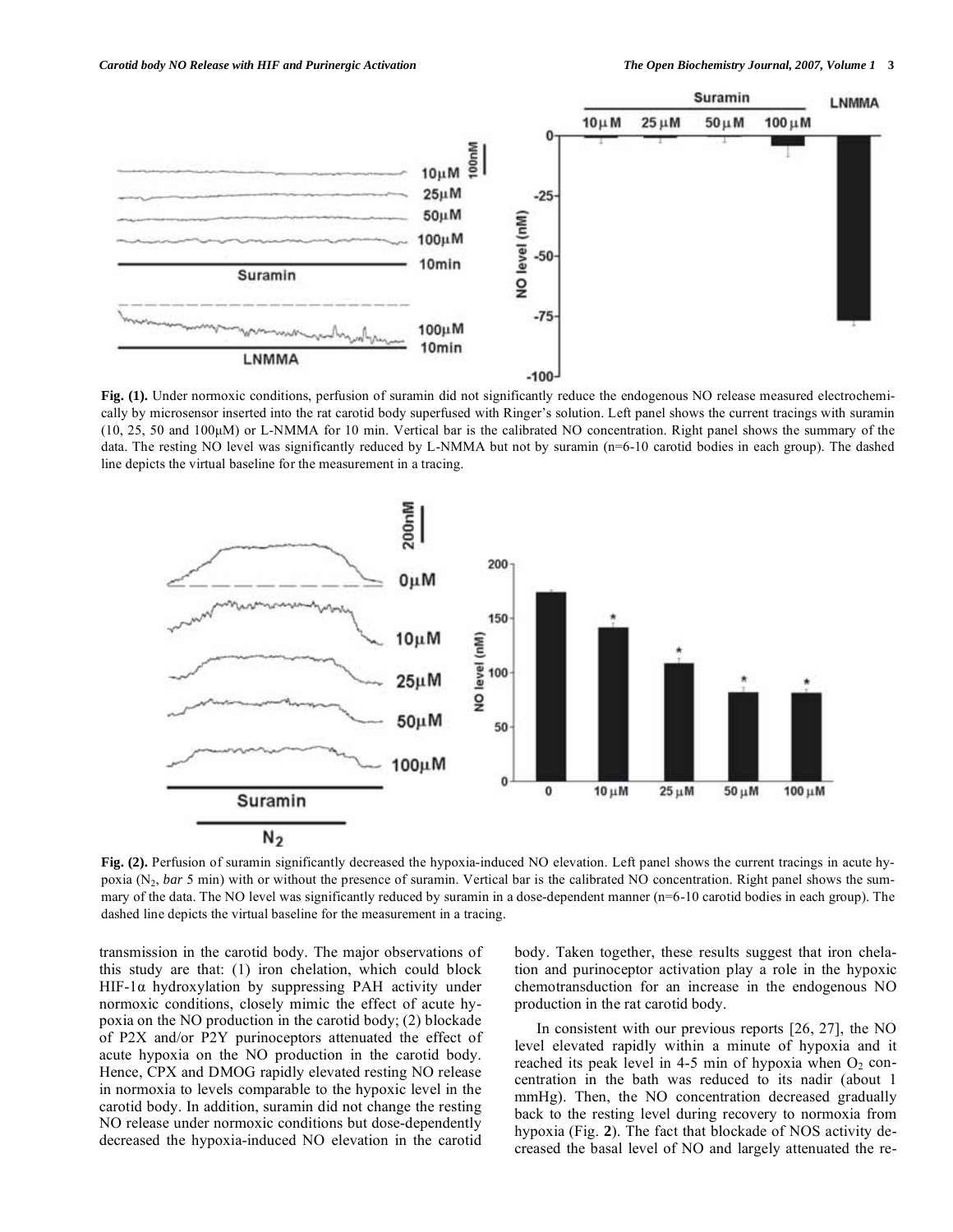

**Fig. (3).** Perfusion of CPX significantly increased the resting NO release under normoxic conditions. Left panel shows the current tracings from top to bottom in acute hypoxia (N<sub>2</sub>, *bar* 5 min), in the presence of CPX followed by FeSO<sub>4</sub> or by FeSO<sub>4</sub> with superoxide dismutase (SOD) during resting or in the presence of L-NMMA. Vertical bar is the calibrated NO concentration. Right panel shows the summary of the data. The resting NO level was significantly increased by CPX to a level close to the level induced by hypoxia and the NO level was significantly blocked by L-NMMA (n=6-10 carotid bodies in each group).

lease of NO in hypoxia, suggests that the endogenous NO production is specific to the NOS in the carotid body.

level induced by acute hypoxia, indicate that HIF-1 activation may be involved in the endogenous NO release during acute hypoxia. Results lend support to the idea that HIF-1 stabilization could play a role in the chemotransduction dur-

 The observations that under normoxic conditions CPX and DMOG increased the endogenous NO level close to the



**Fig. (4).** Perfusion of DMOG increased the resting NO release and the hypoxia-induced NO elevation. Left panel shows the current tracings from top to bottom in acute hypoxia (N2, *bar* 5 min), in the presence of DMOG during normoxia or hypoxia, in the presence of DMOG and CPX in normoxia. Vertical bar is the calibrated NO concentration. Right panel shows the summary of the data. The resting NO level was increased by DMOG but the level was significantly less than that induced by hypoxia. DMOG also increased the NO release during hypoxia. In the presence of CPX and DMOG the resting NO release was increased to the hypoxic level (n=6-10 carotid bodies in each group).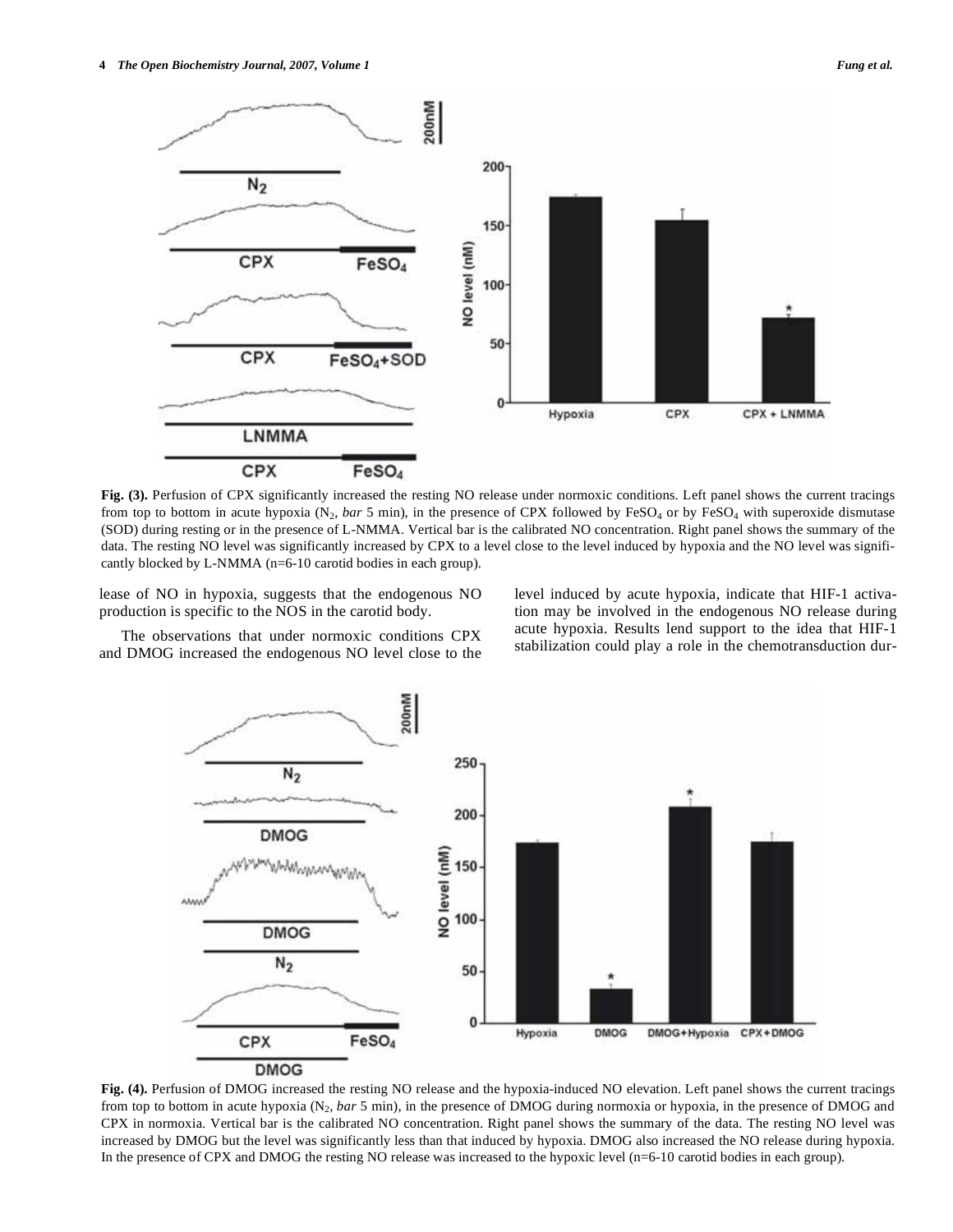ing acute hypoxia. Neither the glomic structure nor the mechanisms underlying are known, but there are data suggesting an activation of chemotransduction by HIF-1 in the chemosensitive cells. Hence, CPX increases the HIF-1 $\alpha$  level and mimics the hypoxic effects on the potassium current, intracellular calcium level in the glomus cell and carotid chemoreceptor activity [7, 8, 11] as well as the NO release shown in this study. In addition, the CPX-induced NO elevation was normalized by iron supplement with  $FeSO<sub>4</sub>$ , which cannot be attributed to the generation of superoxide anion because superoxide dismutase or catalase did not altered the FeSO4 action. Moreover, suppression of PAH activity with DMOG also increased the resting NO release, despite a weak effect comparing with that of the CPX. In this context, it has been reported that DMOG alone had minor effect on HIF-1 $\alpha$ level under normoxic conditions but the effect was prominent in ischemic conditions in the mouse skeletal muscle [10], which is consistent with the findings in this study. Yet, DMOG is a non-specific 2-oxoglutarate-dependent dioxygenase inhibitor that may have non-HIF targets [29]. Also, it has also been shown that inhibition of HIF hydroxylation in carotid body slices with 1 mM DMOG had no effect on the exocytotic response of the cell to hypoxia [30]. Thus, it is plausible that a separate mechanism may be mediated by iron chelation. Indeed, it has been proposed that Fenton reaction and free radicals may be involved in the hypoxic chemotransduction, which may be interfered by iron chelation [11, 30].

 The observations that suramin did not change the resting NO level but dose-dependently attenuated the hypoxiainduced NO elevation, suggest that activation of purinergic receptor is involved in the endogenous NO release during acute hypoxia. It is plausible that the NO production is increased by activation of ionotropic purinoceptors localized at the nerve endings apposed to the glomus cells in the carotid body. Studies have shown the expression of purinoceptor subunits P2X2 and P2X3 in the nerve fibers co-localized with the glomus clusters [15, 31]. In addition, NOS is localized in the nerve endings and plexus of nerve fibers in lobules of parenchyma cells and near small blood vessels of the carotid body, which plays physiological role in the NO inhibition of carotid chemoreceptor activity [25, 26, 32, 33].

 For the NO production by NOS, L-arginine, NADPH and  $O<sub>2</sub>$  are co-substrates. It is generally accepted that concentrations of L-arginine and NADPH are high in the tissues and are unlikely to be the limiting factor. Although the low level of  $O_2$  during hypoxia may reduce the NO synthesis in the catalytic reactions [34], it may not be the dominant factor *in vivo* because the residue amount of  $O_2$  in tissue during hypoxia may minimize the reduction in NO synthesis. In fact, it has been shown that NO concentration in brain tissue increases during cerebral ischemia [35], suggesting the  $O<sub>2</sub>$  is taken from the tissue for the conversion of L-arginine to  $N^{\omega}$ hydroxyarginine. Thus,  $O_2$  concentration may not be the only factor that determines the amount of NO production in the carotid body during hypoxia. In addition, activation of NOS is driven by calcium-dependent mechanisms. Elevation of cytosolic calcium concentration to about 400 nM is required for the binding between calmodulin and the NOS, which is necessary for the enzyme to become fully active [36, 37]. During hypoxia, elevation of intracellular calcium in the chemosensitive glomus cell is essential for the chemotransduction. In fact, a recent study has demonstrated morphological evidence supporting an increase in NO production in the glomus cell during acute hypoxia [38]. Thus, the NO released by the glomus cell could contribute to the hypoxiainduced NO elevation in the carotid body. In fact, increased HIF-1 $\alpha$  level by iron chelators or PAH suppression has been shown to mimic the hypoxic effects on the potassium current, intracellular calcium level in the glomus cell and carotid chemoreceptor activity [7, 8, 11].

 Moreover, increased autonomic efferent activity may be associated with an increase of cytosolic calcium concentration in the nNOS-containing efferent nerve fibers for the NO release in the carotid body. In this context, Campanucci *et al*. [39] recently reported that P2X receptors are localized to the efferent nerve endings and activation of these receptors by ATP could lead to an inhibition of chemoreceptor activities *via* an NO mechanism. Furthermore, P2X receptors are also localized to the afferent nerve endings apposed to the glomus cluster [31]. Thus, an increase in afferent activity during hypoxia could cause the calcium influx stimulating the NO production. We cannot rule out the NO released from the blood vessels given the fact that P2X receptors is expressed in endothelial cells [40, 41], although it is not clear the extracellular ATP levels and the contribution of the endothelial P2X receptors to the NO elevation under hypoxic conditions. Thus, it is likely that there are multiple sources of NO, which could contribute to the control of the chemoreceptor activity.

 It is well known that NO inhibits carotid chemoreceptor activity during hypoxia [23-25]. The increase in endogenous NO level in the rat carotid body in acute hypoxia is physiologically important to the negative feedback control of the carotid chemoreceptor activity in hypoxia [26, 27]. In fact, NO inhibits L-type voltage-gated calcium channels in glomus cells [42], and this could reduce the calcium entry, excitability and neurotransmitter release of the glomus cells during hypoxia. It is plausible that the elevated NO level could serve as a negative modulator to regulate the ATP release during acute hypoxia. In addition, it has been reported that NO can modulate the level of HIF-1 $\alpha$  [43] *via* the phosphatidylinositol 3-kinase pathway [44] or by inhibiting the activity of prolyl hydroxylases under normoxic or hypoxic conditions [45]. Thus, NO could also be an important modulator regulating the HIF-1 $\alpha$  level and HIF-1 activation in the carotid body.

 In conclusion, iron chelation, which could suppress the PAH activity for HIF-1 $\alpha$  hydroxylation under normoxic conditions, closely mimic the endogenous NO production in the carotid body during acute hypoxia. In addition, the hypoxiainduced NO production was reduced by blockade of P2X/P2Y purinoceptors in the carotid body. Thus, these results support that iron chelation and activation of purinoceptors play a role in the hypoxic chemotransduction for an increase in the endogenous NO production in the rat carotid body.

## **ACKNOWLEDGEMENTS**

 We thank Mr. W.B. Wong for the technical assistance and Mr. Y.W. Tjong for the assistance in the illustration of micrographs. Lahiri Sukhamay was on sabbatical leave from Department of Physiology, University of Pennsylvania School of Medicine, Philadelphia, USA. The study was sup